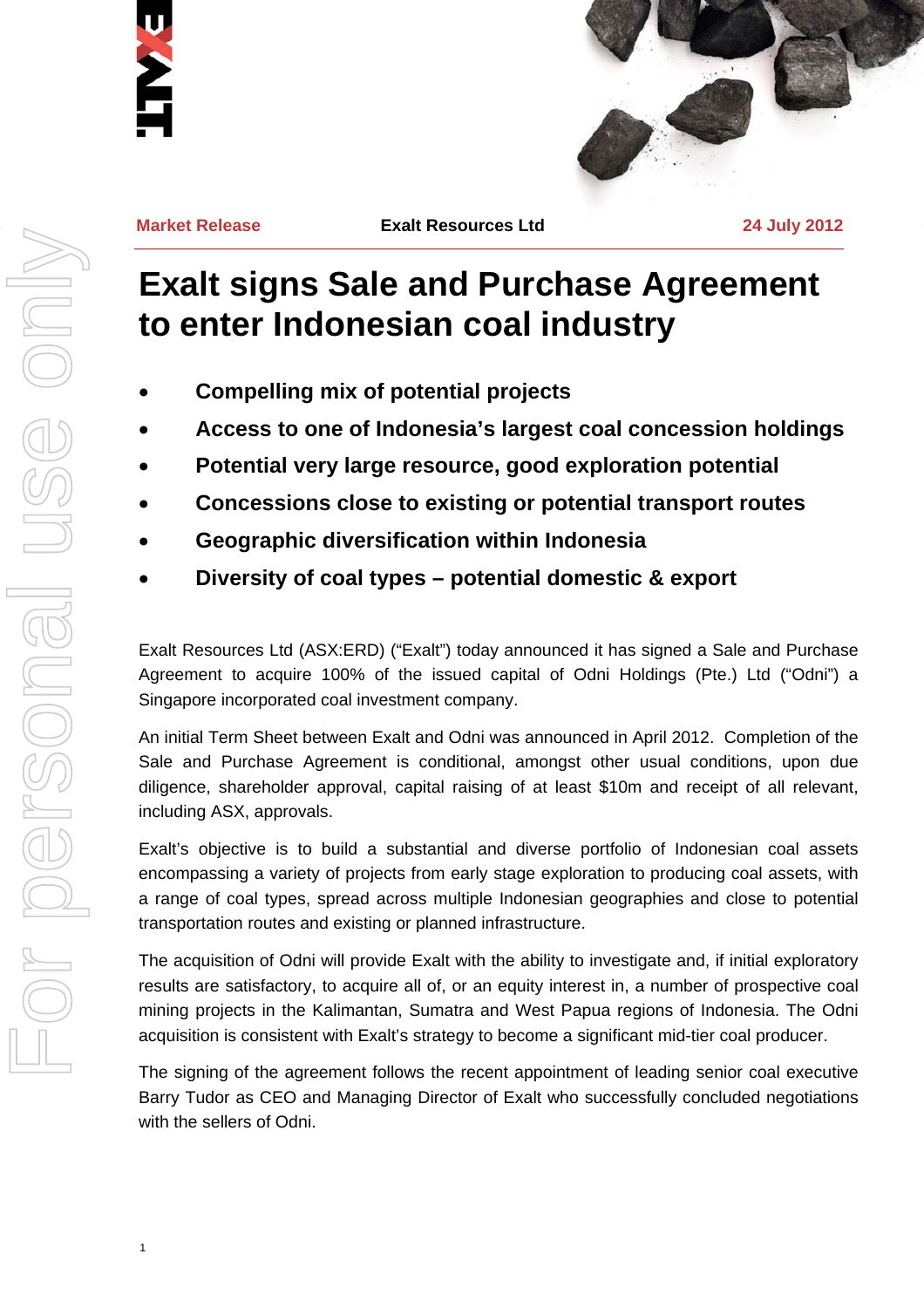

Barry Tudor, CEO and Managing Director of Exalt said "The proposed acquisition will provide Exalt with a unique opportunity to investigate and secure access to a huge bank of quality exploration concessions on known coal formations, close to infrastructure and the world's largest coal markets.

 "We have focused on Indonesia because we believe it offers the best value opportunity for coal sector investors at this point in time. We aim to generate significant value for shareholders through an intensive and focused exploration program with the objective of achieving a large JORC compliant resource in the near future. Exalt will apply Australian development expertise while leveraging off strong local partners and connections to expedite project development."

The initial projects include a very large exploration area in South Sumatra spread over 11 concessions and covering approximately 250,000 hectares, with the potential for a large resource. Exalt will also acquire the rights to acquire two concession areas in East Kalimantan and one in Central Kalimantan over known coal formations. In addition, Exalt is underway with Due Diligence on a producing asset near one of the world's largest coal mines.

In addition to the initial projects, the proposed acquisition of Odni will also provide Exalt with a compelling pipeline of greenfield, brownfield and producing projects in Indonesia, with the aim of building a substantial diverse portfolio of Indonesian coal assets.

Exalt has engaged Corpac Partners to assist with the development of in-country relationships, the identification and development of an asset pipeline, strategic advice and various Indonesian based support services.

# Shareholder meeting

The Company will hold a shareholder meeting in August to approve, among other things, a change in the nature and scale of activities and the issue of consideration securities in connection with the proposed acquisition.

A notice for a General Meeting will be dispatched to shareholders shortly.

# Capital raising

As previously flagged, Exalt will conduct a capital raising of up to A\$20 million to provide funds for preliminary exploration, project acquisition, cost reimbursement and working capital.

A prospectus for this capital raising is expected to be lodged in early August. The issue of securities under the prospectus will be conditional on Exalt receiving shareholder approval for the change in the nature and scale of activities, the issue of consideration securities and for the capital raising, amongst other things.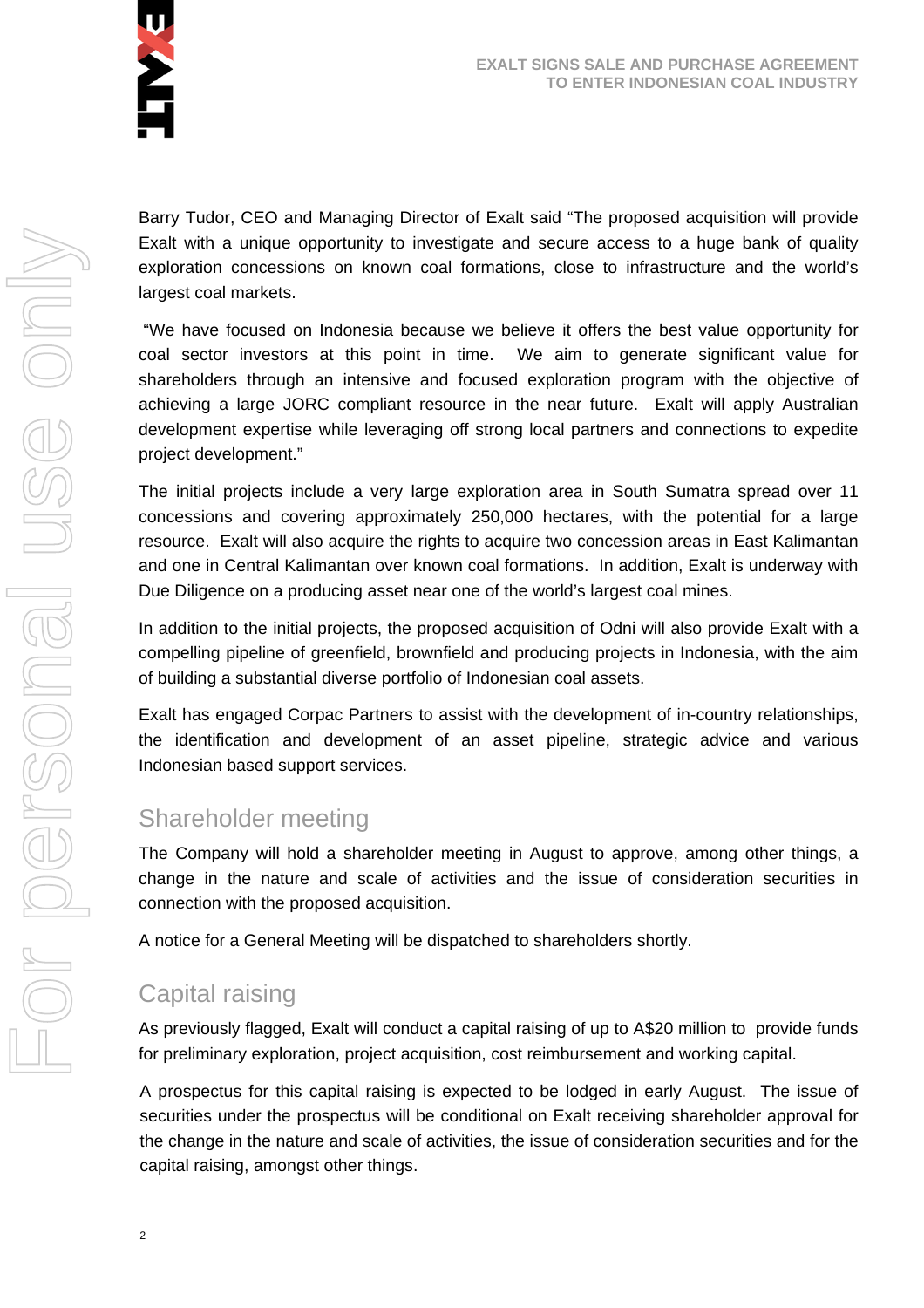



# **SUGICO**

- Huge exploration area South Sumatra
- 11 concessions ~ 250,000ha
- Near transportation routes
- Potential for very large resource/ production
- 50% ownership\*

## **KARIN**

- Covering  $\sim$  2,586ha
- 50% of area over Warukin Formation known for thick sub-bituminous coal seams
- Near transportation routes
- 100% ownership\*

## **DAMANKA\*\*\***

- ~ 5,000ha East Kalimantan
- Small scale mining operation
- Only 20km to from mine to mother vessel
- Adjacent to existing KPC mining operation & associated infrastructure
- 70% ownership

## **BIG**

- 5,000ha East Kalimantan
- 40km from jetty
- 100% of concession overlies Sembakung formation
- JORC exploration target 20Mt-30Mt

*Source: Company, Indonesian Geological Agency, 2010* 

100% ownership\*

## **MMBP**

- 5,312 ha East Kalimantan
- Sembakung formation
- Near potential transportation routes
- Offers synergies with BIG
- 100% ownership\*\*

## **WEST PAPUA\*\*\***

- 2 concessions
- ~ 39,000 ha
- Region known for high grade coal
- 50% ownership
- Region has recently attracted interest from established players

*\* Rights to acquire ownership under SPAs (Sugico not yet signed) \*\* Pursuant to option agreement* 

*\*\*\* Pipeline project being assessed, commercial terms being negotiated (proposed equity %) – not subject to ITR*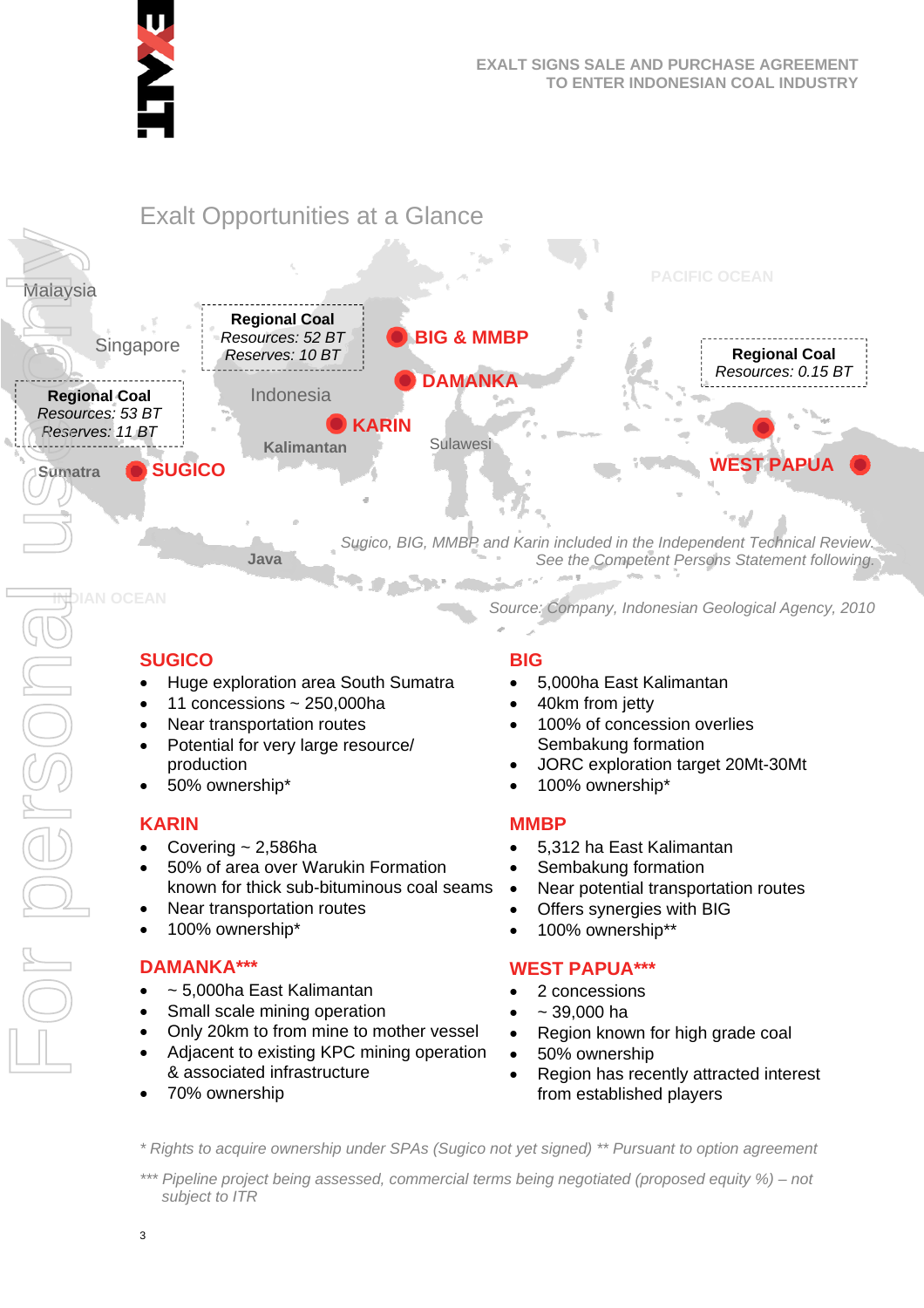

## For further information contact

**Barry Tudor**  CEO & Managing Director +61 2 8651 7820

**Stuart Carson**  Media Enquiries Ph. +61 (2) 8823 3152

## About Exalt Resources Ltd

Exalt (ASX:ERD) is listed on the Australian Securities Exchange with the objective of becoming a significant Indonesian coal producer with a pipeline of compelling exploration, development and producing projects in strategic locations throughout Indonesia.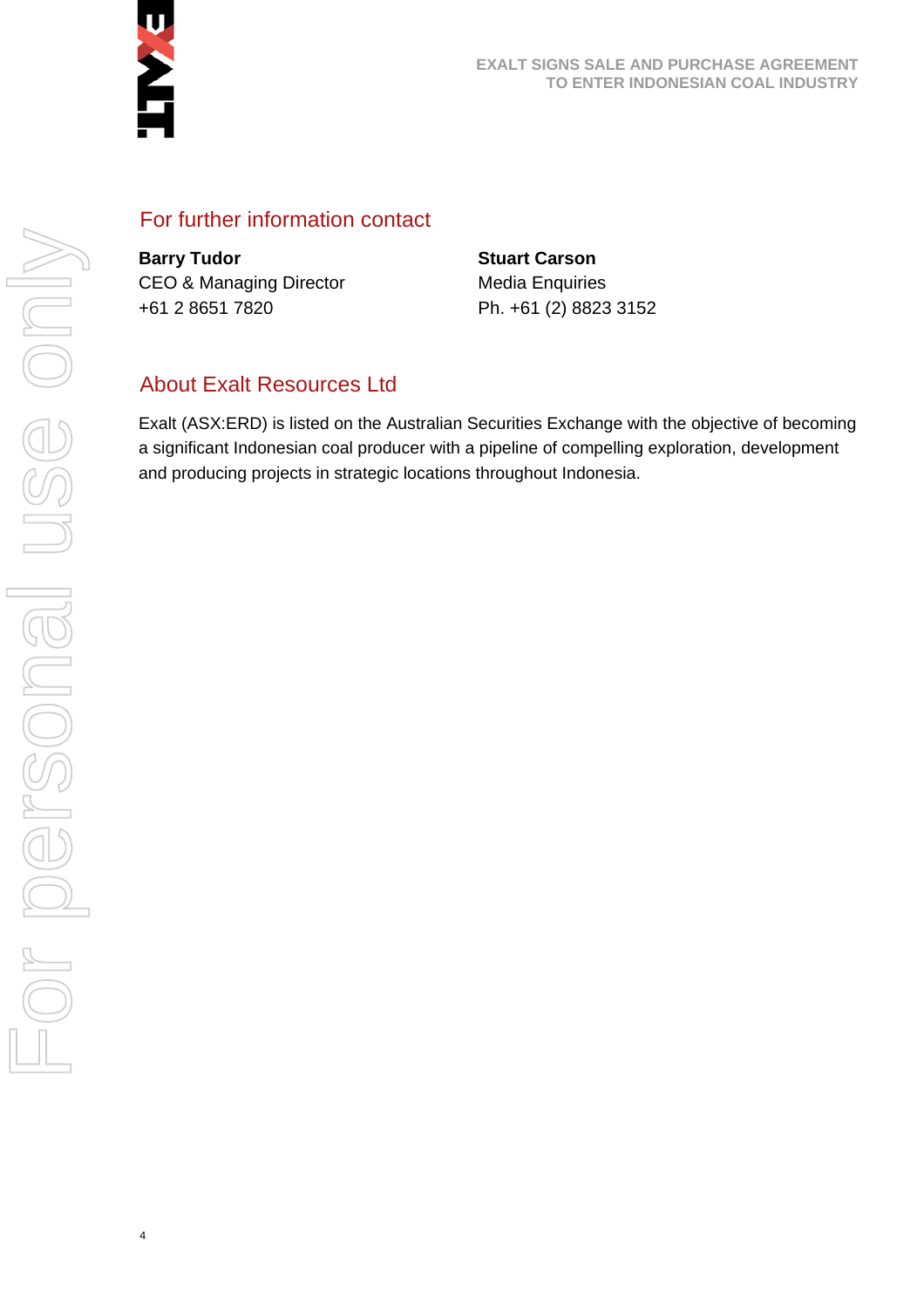

## Appendix

## Overview of the Projects

#### **Project Sugico**

The Sugico Project represents a very extensive combined exploration region comprising 11 mostly adjacent IUP areas located approximately 100 kilometres south of Palembang, the provincial capital of the South Sumatra Province on the island of Sumatra.

The total area of all concessions combined is approximately 250,000 hectares; the equivalent of an area 50 kilometres long and 50 kilometres wide.

Because of the very large size of these concessions, any discovery of coal has the potential to be a large coal resource, though there isn't enough information to identify an exploration target at this stage.

The main coal bearing formation of potential economic significance is the Muara Enim Formation. Approximately 44% of the total Project area overlies the Muara Enim Formation.

With no evidence of any previous exploration activity, Project Sugico is vastly unexplored, and therefore represents a very large area of Muara Enim Formation with good potential to discover coal.

The coal most likely to be found in Project Sugico would be lignites. There are no known or identified volcanic intrusions reported in Project Sugico concession areas which could improve the quality of the coal, however, as the area is so large and mostly unexplored, intrusions may exist.

The coal at the nearby Tanjung Enim Mine, 130 km west of Sugico, is also contained in the Muara Enim Formation and produces lignite, sub-bituminous coal and some coking coal; created by granite intrusions which altered the lignite into higher quality coal.

#### **Project BIG**

Project PT Bakti Initi Guna (Project BIG) consists of a concession area covering a total area of 4,969 hectares in the Antutan region of the Bulungan Regency in the East Kalimantan Province of Indonesia. The area is approximately 40 kilometres from the nearest river jetty point.

The main coal bearing formation of potential economic significance is the Sembakung Formation. 100% of the concession area overlies the Sembakung Formation.

Initial geological investigation (outcrop mapping) has identified 10 coal horizons within the Sembakung Formation. The coal seams are categorized as multiple, thin seams with moderate to steep dips. Project BIG has good coal prospectivity.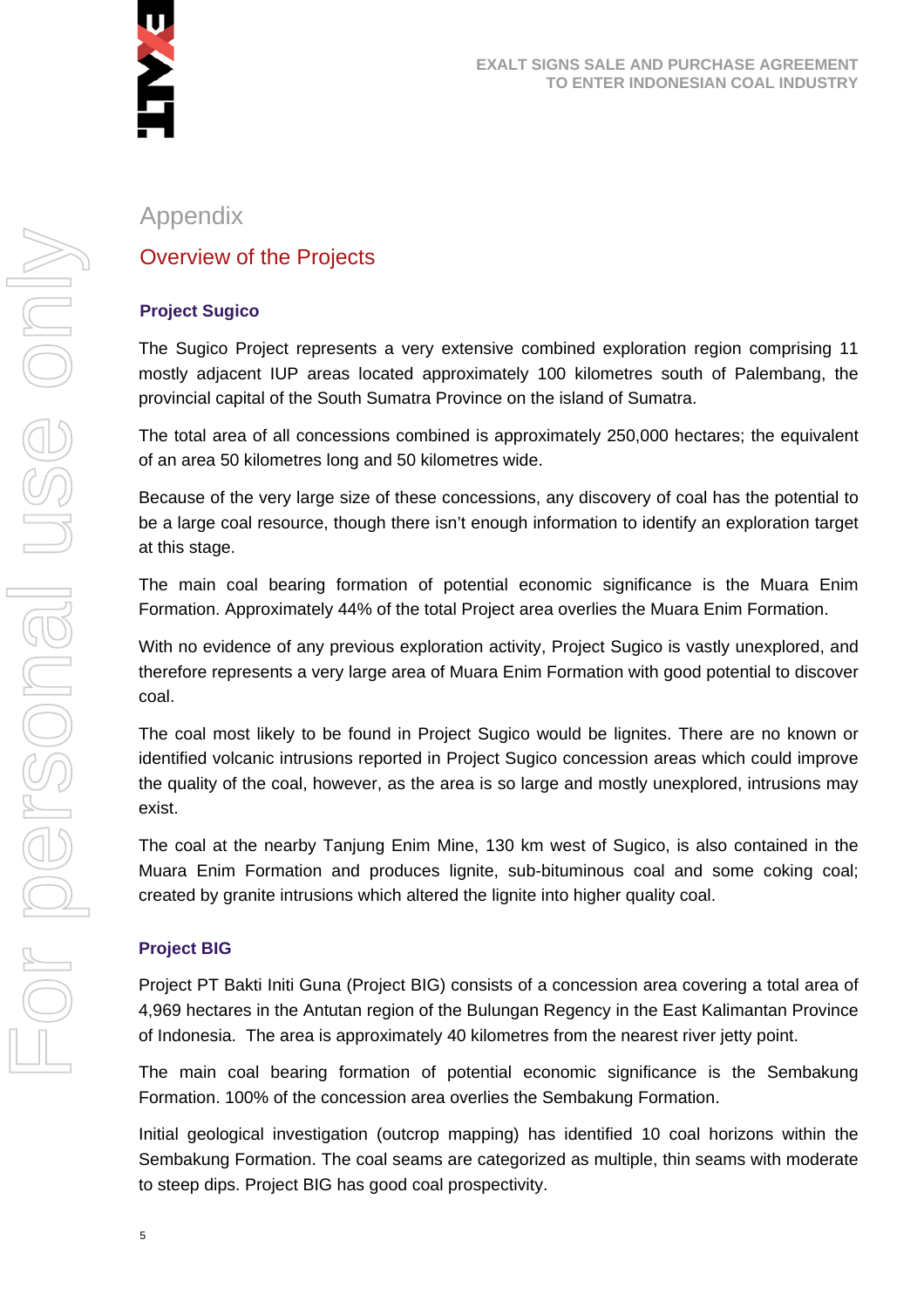

An Exploration Target as defined in accordance with the JORC Code of 20 to 30 million tonnes has been identified<sup>1</sup>.

#### **Project MMBP**

The concession is located in the Antutan, Central Tanjung Palas sub districts, Bulungan Regency, approximately 340 kilometres north of Samarinda, the capital of the East Kalimantan Province in Indonesia (Project MMBP). The Project MMBP concession area covers 5,312 hectares and lies on tropical rainforest and rough terrain with steep slope elevation.

The main coal bearing formation of potential economic significance is the Sembakung Formation. Approximately 27% of the total concession area overlies the Sembakung Formation.

Project MMBP has reasonable coal prospectivity. There is not yet enough information to estimate an exploration target.

#### **Project KARIN**

The Project KARIN concession is located in the Barito Utara Regency, approximately 150 kilometres northeast of Palangkaraya, the provincial capital of the province of Central Kalimantan, Indonesia.

The main coal bearing formations of potential economic significance in the region are the Tanjung, Warukin and Montalat Formations. Approximately 50% of the total Karin concession area, known as Karandangin, overlies the coal bearing Warukin Formation.

There is no exploration data within the Karin concession area. However, 50% of Karindangan area overlies the coal bearing Warukin Formation. Karindangan has reasonable prospectivity.

There is not enough data to estimate exploration targets.

#### **Pipeline Projects**

At this stage the Company is completing its technical due diligence before deciding whether to proceed with formal documentation and agreements relating to these Pipeline Projects. Pipeline projects were not subject of an Independent Technical Review. See the Competent Persons Statement following.

<sup>1</sup> All estimated coal quantities are based on Exploration Results and represent exploration targets. They are not classified as either Coal Resources or Coal Reserves. Potential coal quantities are conceptual in nature, there has been insufficient exploration to define a Mineral Resource and it is uncertain if further exploration will result in the determination of Mineral Resources.

Based on the limited information available MMC can make no comment regarding potential coal quality in the BIG concession.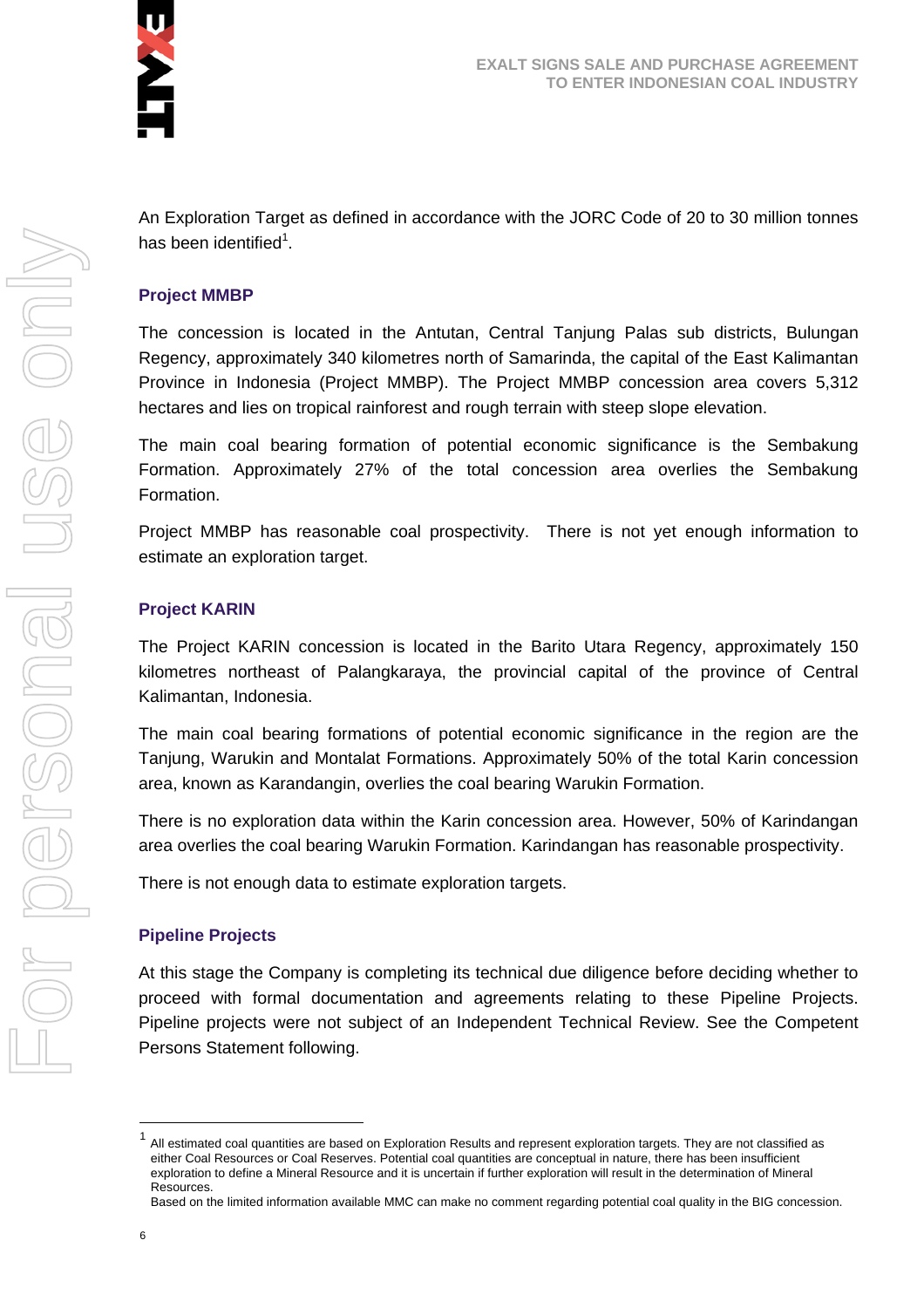

#### **Project Damanka**

PT Damanka is located in the Sangatta and Bengalon Districts, Kutai Timur Regency, approximately 120 kilometres north of Samarinda, the provincial capital of the province of East Kalimantan, Indonesia.

The main coal bearing formation of potential economic significance at Damanka is the Balikpapan Formation. Less than 20 % of the total concession area overlies the Balikpapan Formation.

Approximately 170,000 tonnes has reportedly been mined from Damanka.

There are opportunities to find additional coal within the Balikpapan Formation in the Southern parts of the concession, and also potentially in the north and Damanka is considered to have good coal prospectivity.

#### **West Papua Project**

7

West Papua consists of two concessions which are located in different areas; one in West Papua province and one in Papua Province, separated by approximately 500 km. PT Delapan Inti Power (DIP) is in the Teluk Bintuni, Manokwari Regency, approximately 90 km South of Manokwari, the provincial capital of the province of West Papua, Indonesia. PT Sumber Daya Energy (SDE) is in the Puncak Jaya Regency approximately 300 km South West of Jayapura, the provincial capital of the province of Papua, Indonesia.